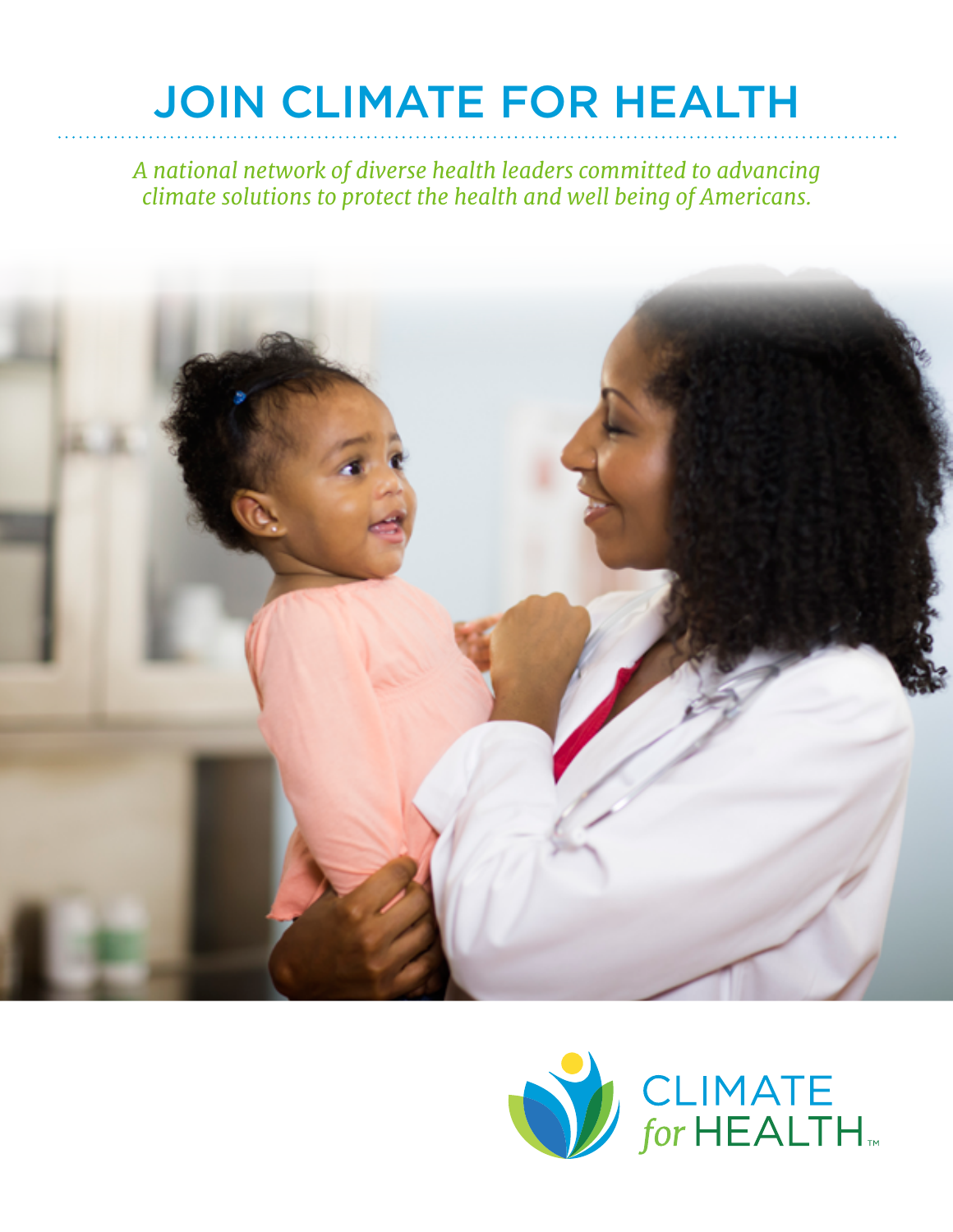As health leaders, we have the opportunity and responsibility to help our patients and communities protect their health and put America on a path to a thriving society. Our health leadership on climate solutions is vital for ensuring a stable and equitable world for generations to come.

Health leaders see the impacts of climate change first-hand as rising pollution levels, temperature swings and record-breaking weather events become common realities. As trusted professionals and advocates for the health of our nation's people, we are already advancing ways to empower others to act and find common ground for solutions to improve the health of our communities and our climate.

## GET STARTED ON A HEALTHY PATH TO A POSITIVE FUTURE. JOIN AT [CLIMATEFORHEALTH.ORG](http://climateforhealth.org)

Climate for Health is a national initiative led by a diverse network of health leaders from across the health sector representing key health care, public health, clinical and medical institutions and associations. By joining Climate for Health, health leaders commit to implementing climate solutions within our own organizations, working together to prepare, empower, and inspire our patients, staff, communities, other health leaders, and the nation on climate change solutions.



*"There can be no health without healthy environments, and I infuse this message into Kaiser's everyday operations."*

> *- Kathy Gerwig, VP of Environmental Stewardship, Kaiser Permanente, Climate for Health Executive Committee*

Climate for Health welcomes health care and public health leaders who are ready to inspire their patients, peers and communities on climate solutions, and generate the widespread support necessary to ensure a healthy, safe and flourishing world.

Join leaders from across the nation! Sign the Path to Positive pledge at [climateforhealth.org](http://climateforhealth.org).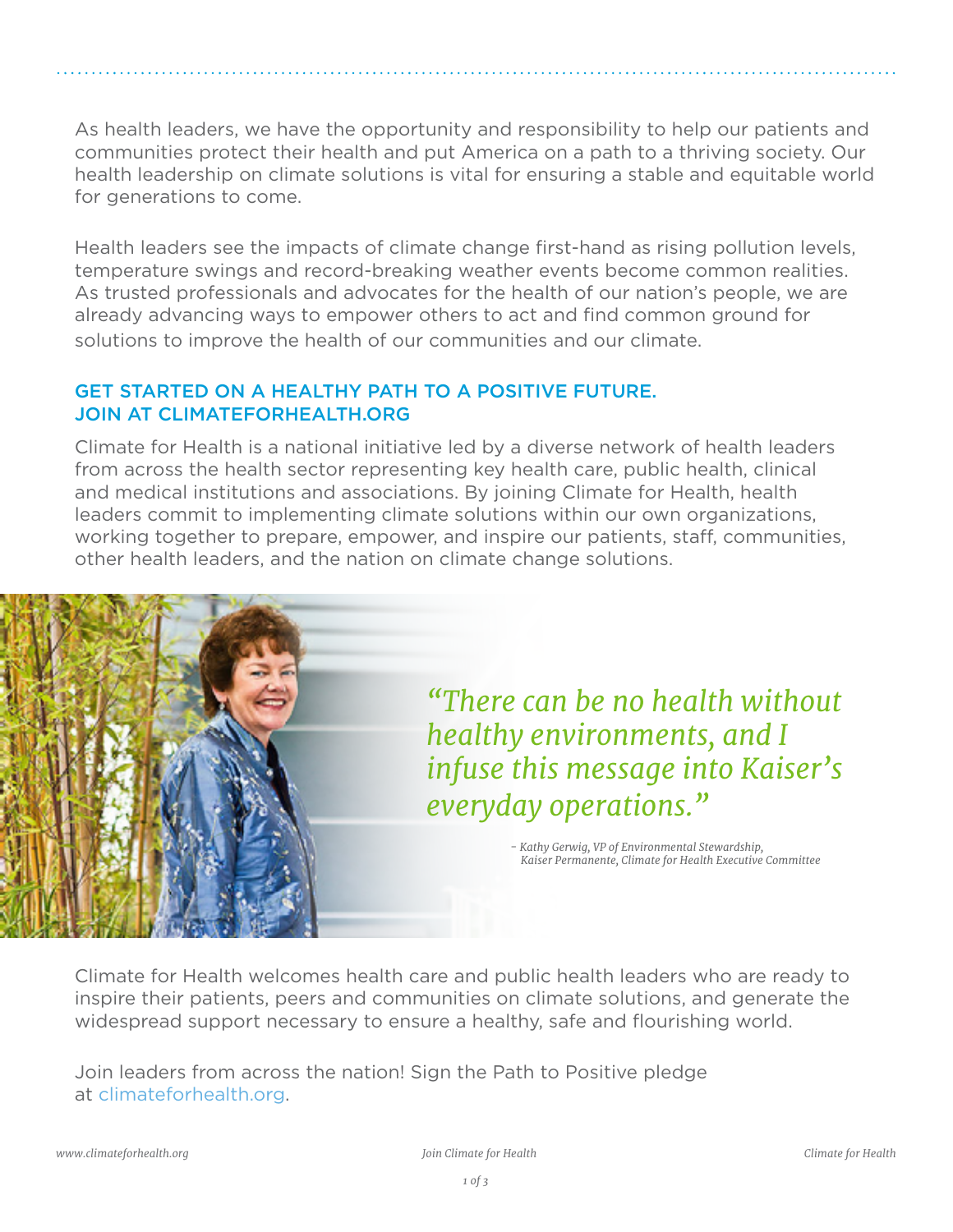## JOIN CLIMATE FOR HEALTH, AND BECOME PART OF A DIVERSE COALITION OF HEALTH LEADERS MAKING AN IMPACT ON CLIMATE SOLUTIONS.

### **As a member, we will empower you to:**

- Engage and inspire patients, colleagues and community members to become involved in creating a healthy future.
- Connect with health care and public health leaders across the country to share ideas and best practices and expand your network.
- Get on the Path to Positive: lead by example and shift the climate impact of your facilities by maximizing energy efficiency, using more clean, renewable energy and taking other steps.
- Collaborate with leaders from across the country and several sectors in a national initiative to build public engagement and support on climate solutions among mainstream Americans at local, regional and national levels.

# *It's easy to get started in creating your Path to a Positive future with Climate for Health.*

We will support you as you take steps in your health community to inspire your patients, staff and peers to get involved. Whether you have been leading on climate for years or are just getting started, Climate for Health offers tools, tips, resources, and more to enhance your climate initiatives and communications.

## **Join now to get started on your Path to Positive with access to:**

- Free tools, talking points, plans and resources on the Climate for Health website, allowing you to customize and manage the impact and engagement activities that are right for your facility.
- Best practices and stories with tips and ideas from other health leaders who have successfully activated their communities on climate change.
- Customizable communication templates to get your stakeholders involved.
- An online community with news and information on events to help you connect with others and share stories to help you achieve your goals.

**How to join Climate for Health:**

- **1. Visit [climateforhealth.org](http://climateforhealth.org) and click "JOIN NOW."**
- **2. Complete the online form and review the Path to Positive pledge.**
- **3. Enjoy immediate access to free tools and resources to get started.**